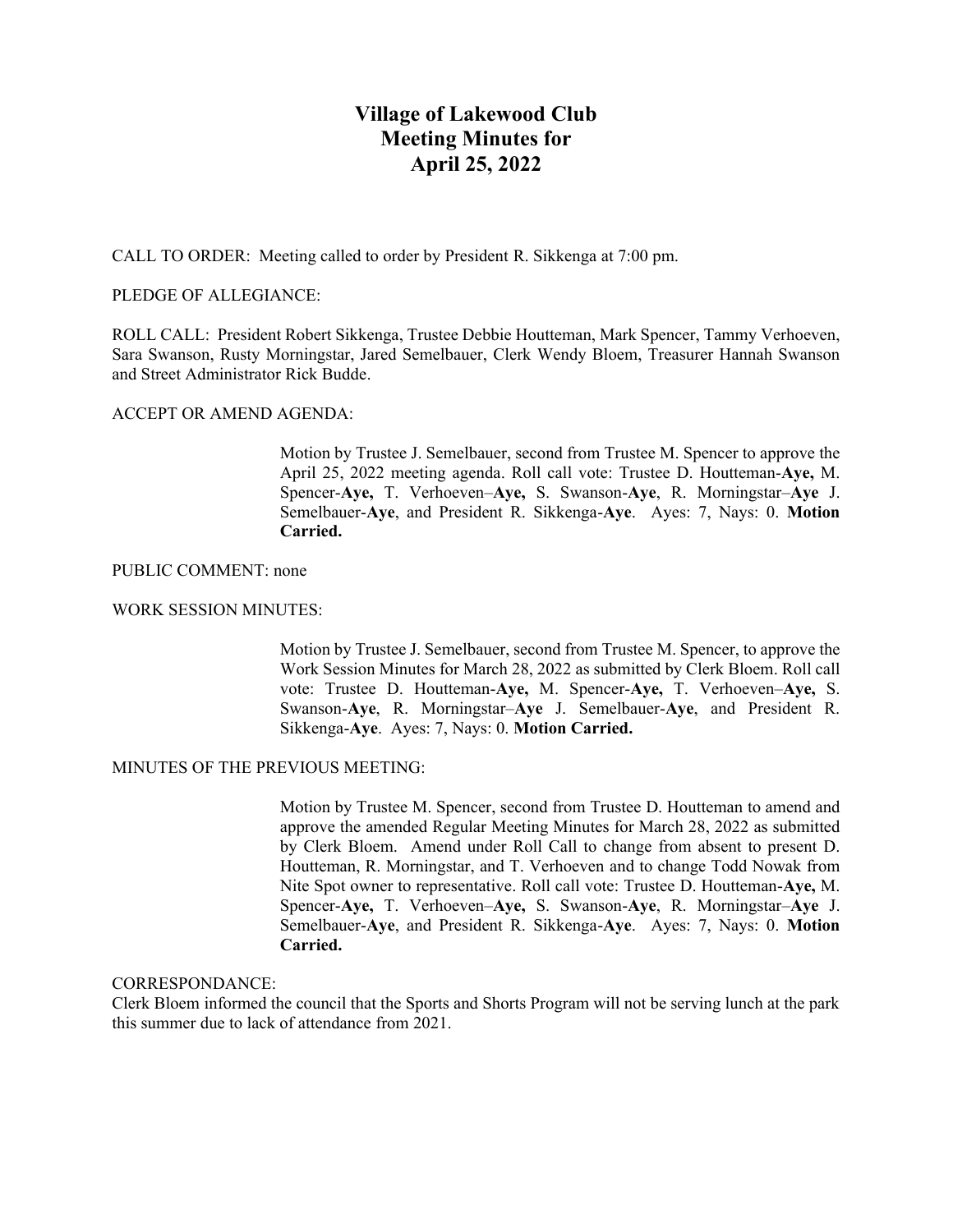## TREASURER'S REPORT:

Motion by M. Spencer, second T. Verhoeven to place the April 2022 Treasurers report on file as submitted by Treasurer H. Swanson. Roll call vote Trustee D. Houtteman-**Aye,** M. Spencer-**Aye,** T. Verhoeven–**Aye,** S. Swanson-**Aye**, R. Morningstar–**Aye** J. Semelbauer-**Aye**, and President R. Sikkenga-**Aye**. Ayes: 7, Nays: 0. **Motion Carried.**

#### FINANCE REPORT:

Motion by Trustee T. Verhoeven, second from Trustee J. Semelbauer to accept the finance report and pay the bills for the month of April 2022. Roll call vote: Trustee D. Houtteman-**Aye,** M. Spencer-**Aye,** T. Verhoeven–**Aye,** S. Swanson-**Aye**, R. Morningstar–**Aye** J. Semelbauer-**Aye**, and President R. Sikkenga-**Aye**. Ayes: 7, Nays: 0. **Motion Carried.**

#### COMMITTEE REPORTS:

Community Committee:

Senior Cards will be given out on May 9 and 10 from 8a.m. to noon at the Village Office. T. Verhoeven talked about July  $4<sup>th</sup>$  parade and festivities which will be held July 2, 2022.

#### Lake:

Elizabeth Lemoine presented the Council with a report of the Fox Lake, Muskegon County 2021 Score the Shore results.

#### Ordinance Enforcer:

President R. Sikkenga informed council that Ordinance Enforcer James Rodgers turned in letter of resignation. Due to James resignation, a notice will need to be placed in the Village newsletter and in White Lake Beacon seeking applications for position.

> Motion accepted by Trustee M. Spencer, second by J. Semelbauer to accept resignation. Roll Call vote: Trustee D. Houtteman-**Aye,** M. Spencer-**Aye,** T. Verhoeven–**Aye,** S. Swanson-**Aye**, R. Morningstar–**Aye** J. Semelbauer-**Aye**, and President R. Sikkenga-**Aye**. Ayes: 7, Nays: 0. **Motion Carried.**

#### Park:

Park Administrator, R. Budde stated that we need Park Rangers soon due to vandalism to Port-A-Jons.

#### Streets and Maintenance:

Street Administrator Rick Budde reported regular maintenance on roads and Maintenance to Kenwood.

#### Planning Commission:

Trustee J. Semelbauer reported that the Planning Commission added Chapter 10 to the Zoning Ordinance and numbered the Subdivision Ordinance Chapter 10.

#### Human Resource Committee:

Trustee R. Morningstar stated that the HR committee discussed starting pay, cost of living pay and top end pay for Employee 1 and 2. The need for park rangers was discussed at the meeting.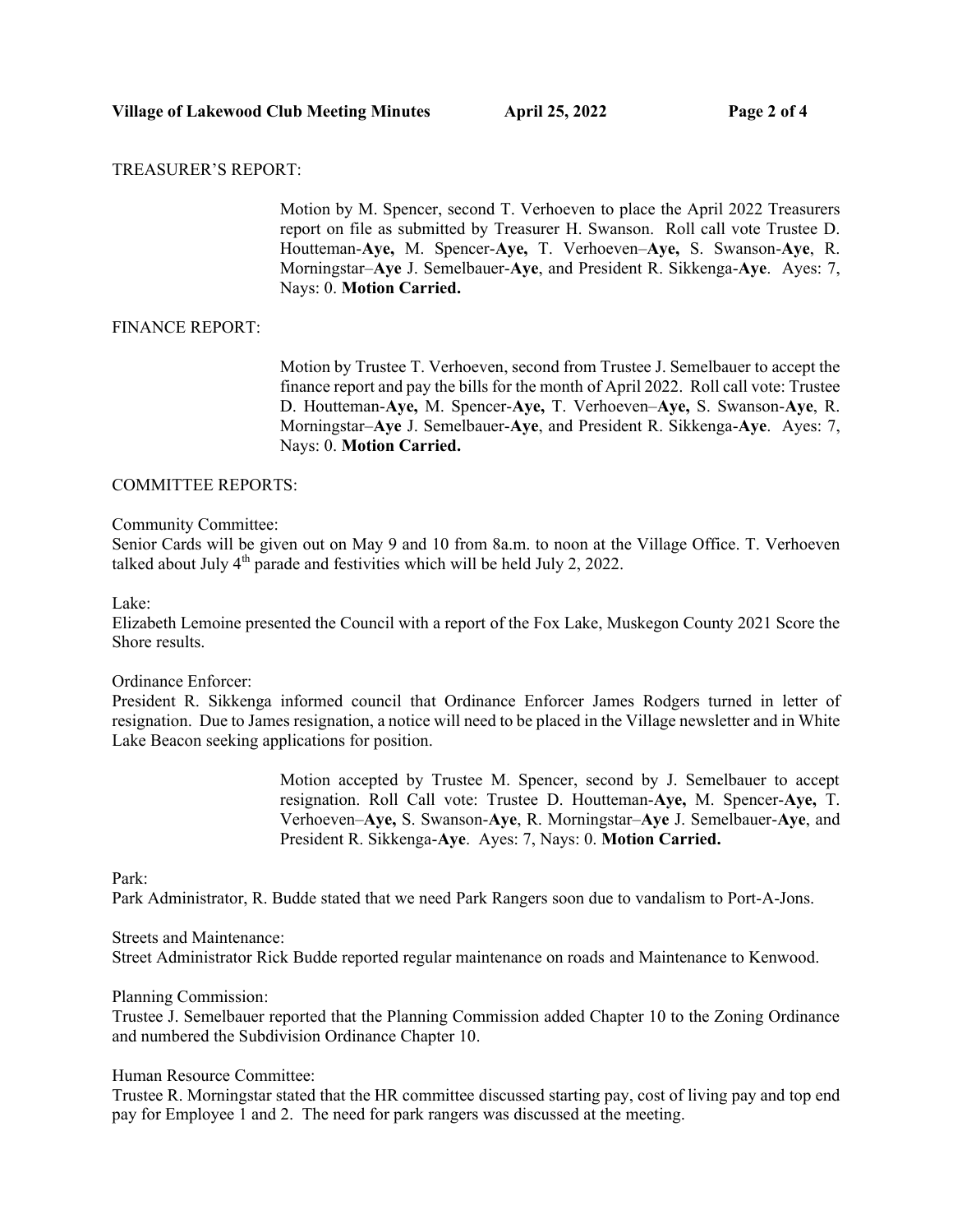## **Village of Lakewood Club Meeting Minutes April 25, 2022 Page 3 of 4**

Set Calendar:

**Office closed May 30, 2022 for Memorial Day**. Adopt a Road will be May 10, 2022 at 6:00pm. Special Meeting May 16, 2022 at 6:30 pm to discuss the roads with Randy. The Human Resource meeting will be held on May 11, 2022 6:00 p.m. The Planning Commission meeting May 18, 2022 at 6:00 p.m., the Village work session will be held on May 23, 2022 at 6:00 p.m. and the regular meeting will follow at 7:00 p.m.

OLD BUSINESS:

A. Shipping container:

President Sikkenga informed the Council that Ordinance Enforcer James Rogers issued a ticket and are waiting to hear the outcome.

B. Cameras in office: President Sikkenga stated that the cameras are installed the Village offices and meeting room.

C. Road policy:

Council discussed and decided on holding a special meeting on May 16, 2022 at 6:30pm.

D. Website:

Clerk Bloem reported the Village website is up and running but still working out some bugs.

E. Training for Council and Clerk: Clerk Bloem is to email trustees with the class information.

NEW BUSINESS:

A. Appointments:

President R. Sikkenga appointed Trustee: D. Houtteman to the Human Resource committee and Trustee J. Semelbauer to Lake Safety Committee.

B. Larry training:

Council agreed that money was budgeted for Larry to attend training. Larry will need to turn receipts into the clerk.

C. Training for Council and Clerk:

Clerk Bloem informed the Council that there is onsite training through the Michigan Municipal League for the Clerk and Village Council. The training consists of Essentials of Local Government Parliamentary Procedure and several other topics. The classes are 3 hours long and the Council will need to pick a topic for that class.

D. Clerk's Office:

President R. Sikkenga would like to see solid wood doors installed on the Deputy Clerk, Clerk and Treasurers offices.

E. New doors for safe room: Maintenance Supervisor, Rick Budde to get prices to replace with solid doors.

F. Adopt-A-Road:

Council discussed and consensus is to set the date for the Adopt-A- Road for May 10, 2022 at 6 pm.